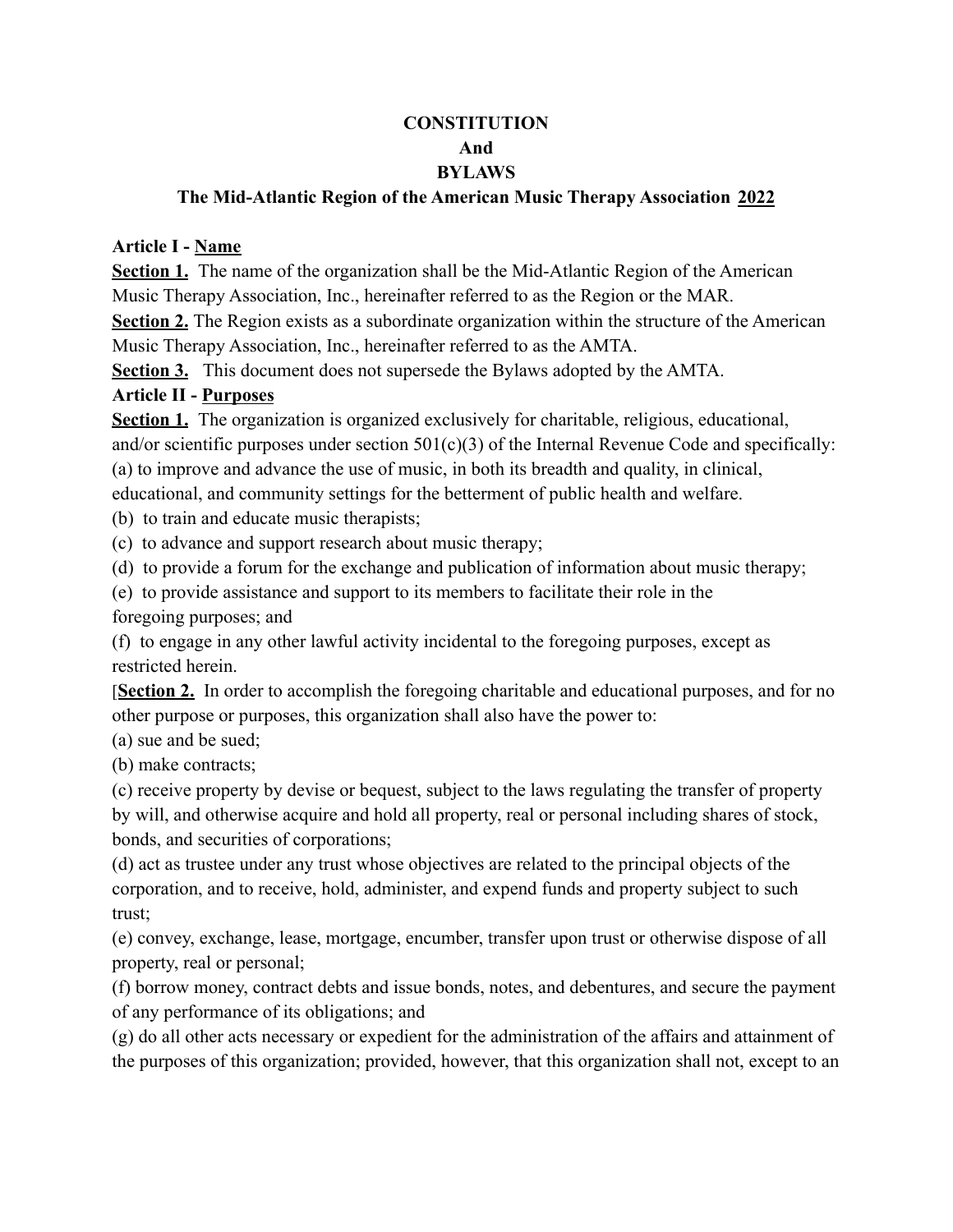insubstantial degree, engage in any activities or exercise any powers that are not in furtherance of the primary purposes of this organization.

# **Article III - Membership**

**Section 1.** Types of membership in the Region shall correspond to membership categories of AMTA.

**Section 2.** Membership privileges and responsibilities shall be specified in the Bylaws.

# **Article IV - Officers**

**Section 1.** The officers of the Region shall be elected and appointed. The authority and duties of each officer shall be as defined in the Bylaws. The methods of the election and appointment, and terms of office, shall be specified in the Bylaws.

**Section 2.** The elected officers of the Region shall be a President, President-Elect, Vice President for Conference Planning, Vice President-Elect for Conference Planning, Vice President for Membership, Immediate Past-President, Treasurer, Treasurer-Elect, Government Relations Chair, Government Relations Chair-Elect, Public Relations Chair.

**Section 3.** The officers elected by the Mid-Atlantic Region Association of Music Therapy Students, hereinafter referred to as MARAMTS, shall be the Student Affairs Advisor and the Student Representative. The officer elected by the Assembly Delegates and Alternates shall be the Assembly Chair.

**Section 4.** The officers appointed by the President of the Region shall be the Parliamentarian, Recording Secretary, Editor of the official regional publication, Historian, Archivist, and Continuing Education Coordinator.

# **Article V - Executive Board**

**Section 1.** There shall be an Executive Board consisting of thirteen (13) voting members: President, President-Elect, Vice President for Conference Planning, Vice President-Elect for Conference Planning, Vice President for Membership, Immediate Past-President, Treasurer, Treasurer-Elect, Student Affairs Advisor, Government Relations Chair, Government Relations Chair-Elect, Public Relations Chair, and Student Representative. The Parliamentarian, Recording Secretary, Editor, Historian, Archivist, Assembly Chair, and Continuing Education Coordinator shall be ex-officio members without the right to vote.

**Section 2.** The Executive Board shall have the power to transact the general business of the Region and shall be responsible for the management and control of its funds. The Executive Board shall review and approve a budget for the forthcoming fiscal year at the Executive Board meeting at the national conference.

# **Article VI - National Assembly of Delegates**

Delegates and Alternate Delegates to the Assembly of the AMTA shall be elected by the Region. The number of Delegates is determined by directive of the AMTA Board of Directors. Their election and terms of office shall be specified in the Bylaws.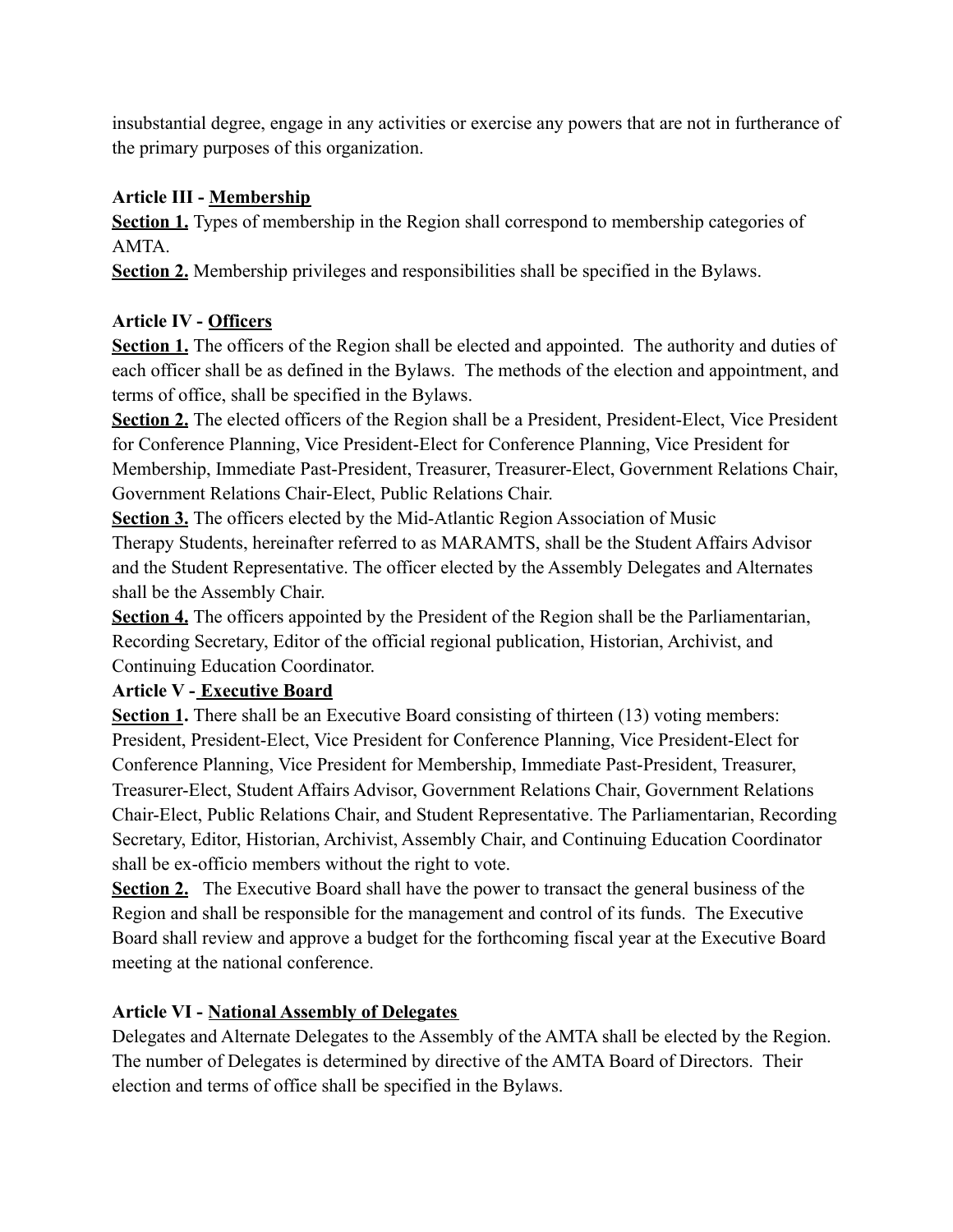### **Article VII - Representatives to National Standing Committees and Judicial Review Board**

**Section 1.** A representative shall be appointed to each of the National Standing Committees and the Judicial Review Board.

**Section 2.** The manner in which these committee and board representatives are selected shall be specified in the Bylaws.

### **Article VIII - Regional Councils and Committees**

**Section 1.** There shall be two standing councils: The National Services Council, and The Regional Conference Council. Members to these councils shall be appointed by the President, with approval of the Executive Board, unless it is already a duty of an elected or appointed position. All council members shall perform such duties as specified in the Bylaws.

**Section 2.** The National Services Council shall be chaired by the Immediate Past-President and include regional representatives to the AMTA standing committees, regional members who sit as members of the AMTA Board of Directors, and the regional representative to the Judicial Review Board.

**Section 3.** The Regional Conference Council shall be chaired by the Vice President for Conference Planning and shall include the Vice President-Elect for Conference Planning, the Regional Event Planner, the Exhibits Coordinator, the Local Host(s), the Continuing Education Coordinator, the Public Relations Chair, and the Vice President of MARAMTS.

**Section 4.** Members of the Constitution and Bylaws Revision Committee; Cultural Humility, Accessibility, Diversity, and Inclusion (CHADI) Committee; Finance Committee; Government Relations Committee; Historical Preservation Committee; Nominating Committee; Public Relations Committee; Regional Ad Hoc Committees; and Research Committee shall be appointed by the President with Executive Board approval. The Constitution and Bylaws Revision Committee; Cultural Humility; Accessibility, Diversity, and Inclusion (CHADI) Committee; Finance Committee; Government Relations Committee; Historical Preservation Committee; Nominating Committee; Public Relations Committee; and Research Committee shall perform such duties as specified in the Bylaws. The regional ad hoc committees shall perform such duties as authorized by the Executive Board.

## **Article IX - Special Interest Groups and State Associations**

Members of the Region may petition the Executive Board to approve the formation of Special Interest Groups or State Associations of the MAR. The Executive Board, in turn, may approve such Special Interest Groups or State Associations, in accordance with procedures specified in the Bylaws.

### **Article X - Meetings**

**Section 1.** There shall be a virtual participatory option for all general membership meetings.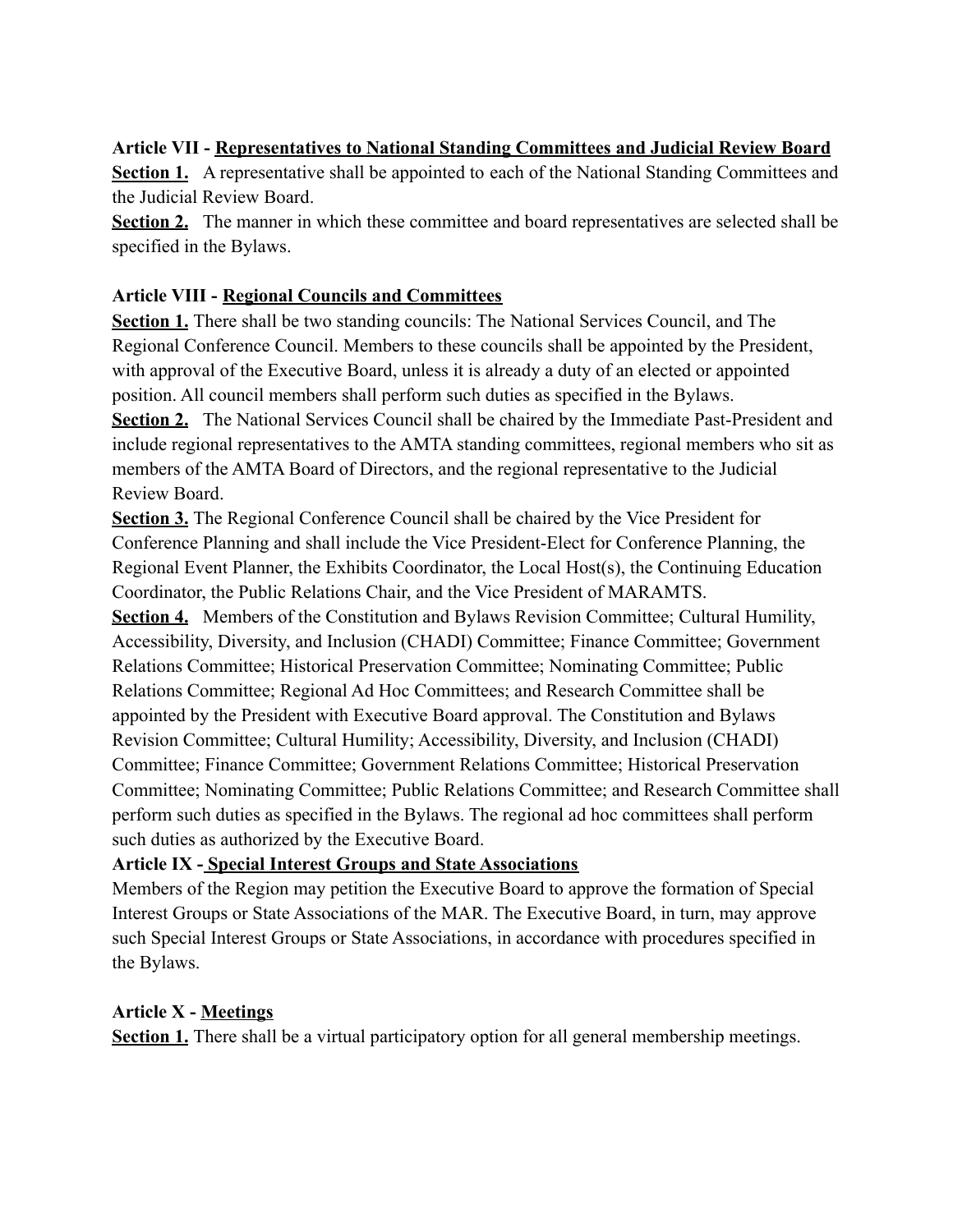**Section 2.** An annual regional conference shall be held. The location and date shall be determined by the Executive Board. Business meetings during regional conference shall be held before the final day of the annual regional conference to ensure maximum participation.

**Section 3.** Notice of all regional business meetings shall be provided to members entitled to vote not less than 10 nor more than 60 days prior to the meeting.

**Section 4.** A membership meeting of the Region shall be called at the National Conference. The President shall coordinate with the AMTA Vice President to ensure a meeting is scheduled.

**Section 5.** Additional meetings of the Region shall be called by the President, if requested by seven (7) members of the Executive Board or upon signed petition by thirty-five (35) professional members of the Region.

**Section 6.** A minimum of two (2) meetings of the Executive Board shall be held annually. The dates of these meetings shall be set as far in advance as possible and be open to all regional members in good standing. Special meetings of the Executive Board shall be called by the President or upon the joint written request of no less than seven (7) members of the Executive Board.

**Section 7.** In situations where meeting virtually is conducive to the business and attendees of the meeting, any meeting may occur virtually at a time and date to be determined by the Executive Board.

## **Article XI - Quorum**

**Section 1.** Quorum of the Executive Board shall consist of at least seven (7) elected officers of the Executive Board.

**Section 2.** Quorum of the Executive Board plus twenty-five (25) other professional members of the Region shall constitute quorum for regional business meetings. At no time shall the lack of quorum at a non-business session prevent those present from proceeding with the program of the day.

# **Article XII - Publication**

There shall be an official publication of the Region. Publication circulation shall be stated in the Bylaws.

# **Article XIII - Amendments**

**Section 1.** Proposed amendments to this Constitution shall be submitted to the membership at least two weeks in advance of a business meeting to be held at or around the time of the regional conference. The presentation of proposed amendments will be recorded. As with all motions, there is opportunity for discussion and debate of the proposed changes prior to a vote. An electronic vote, including this recording and the proposed amendments and rationale, will be sent to all voting members within two (2) weeks of the business meeting. A two-thirds majority vote is required for passage of proposed amendments. The Chair of the Constitution and Bylaws Revision Committee shall present the results for publication in the first edition of the official regional publication following the vote.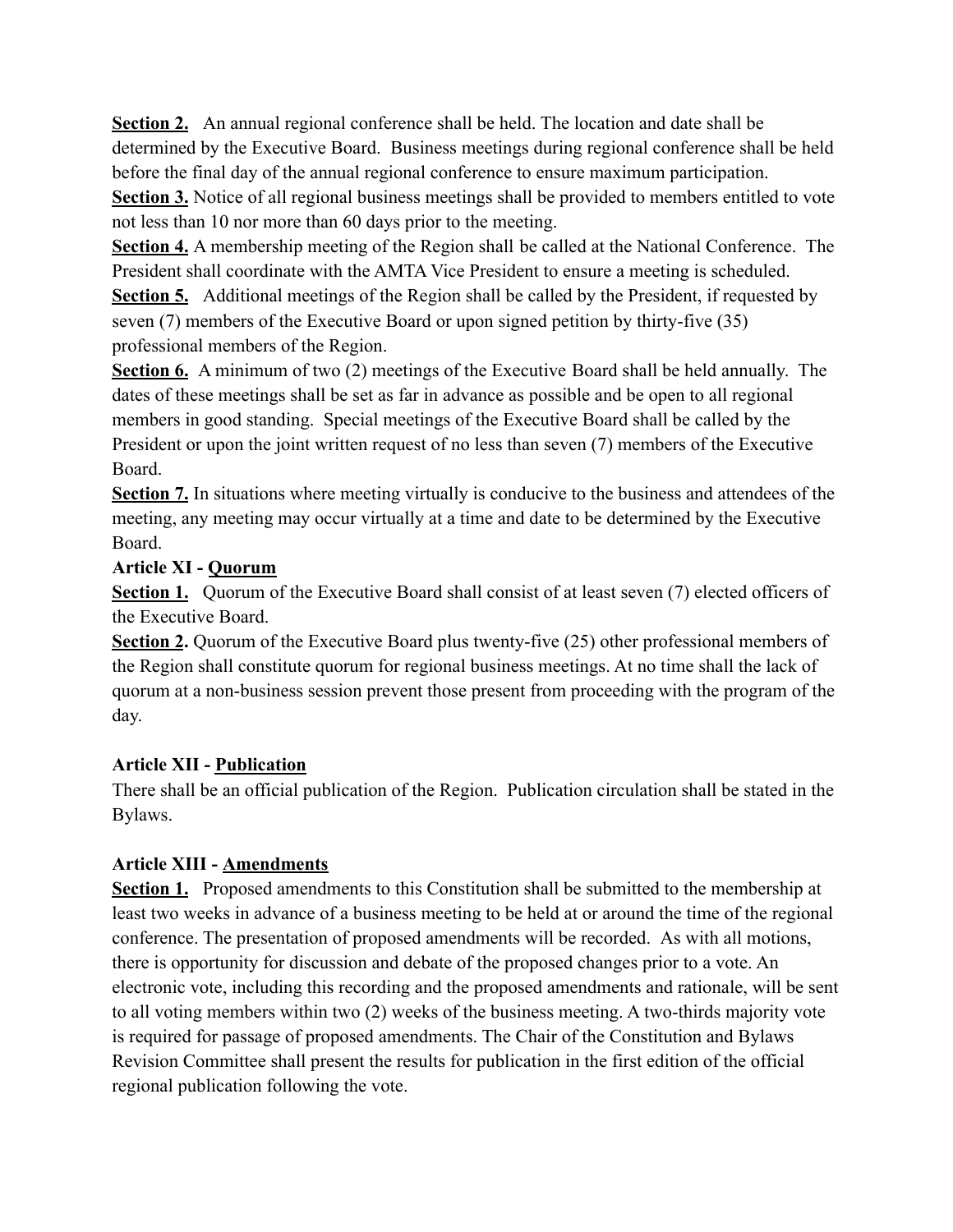**Section 2.** Proposed amendments to these Bylaws shall be submitted to the membership at least 24 hours in advance of a business meeting to be held at or around the time of the regional conference. The presentation of proposed amendments will include an opportunity for discussion and debate and will be recorded. An electronic vote, including this recording and the proposed amendments and rationale, will be sent to all voting members within two (2) weeks of the business meeting. A two-thirds majority vote is required for passage of proposed amendments. The Chair of the Constitution and Bylaws Revision Committee shall present the results for publication in the first edition of the official regional publication following the vote.

### **Article XIV - Charitable Activity Restrictions**

No part of the net income of the organization shall inure to the benefit of or be distributed to its directors, officers, or other private persons, except that the organization shall be authorized and empowered to pay reasonable compensation for services actually rendered and to make payments and distributions in furtherance of the purposes and objects of this organization. No substantial part of the activities of the organization shall be the carrying of propaganda or otherwise attempting to influence legislation, and the organization shall not participate in or intervene in any political campaign on behalf of any candidate for public office. Notwithstanding any other provisions set forth in this Constitution, at any time during which it is deemed a private foundation, the organization shall not engage in any act of self-dealing as defined in Section 4941(d) of the Internal Revenue Code of 1986 or corresponding provisions of any subsequent federal tax laws; the organization shall distribute its income for each taxable year at such time and in such manner as not to become subject to the tax on undistributed income imposed by Section 4942 of the Internal Revenue Code of 1986 or corresponding provisions of any subsequent federal tax laws; the organization shall not own any excess business holdings that would subject it to tax under Section 4943 of the Internal Revenue Code of 1986 or corresponding provisions of any subsequent federal tax laws; the organization shall not make any investments in such manner as to subject the organization to the tax imposed by Section 4944 of the Internal Revenue Code of 1986 or corresponding provisions of any subsequent federal tax laws; and the organization shall not make any taxable expenditures as defined in Section 4945(d) of the Internal Revenue Code of 1986 or corresponding provisions of any subsequent federal tax laws. Notwithstanding any other provisions of this Constitution, the organization shall not conduct or carry on any activities not permitted to be conducted or carried on by an organization exempt from tax under Section 501(c)(3) of the Internal Revenue Code of 1986 or corresponding provisions of any subsequent federal tax laws, or by an organization contributions to which are to be deductible under Section  $170(c)(2)$  of such Code, or corresponding provisions of any subsequent federal tax laws.

### **Article XV - Dissolution**

Upon the dissolution of the organization or the winding up of its affairs, the assets of the organization shall be distributed exclusively for charitable or educational purposes within the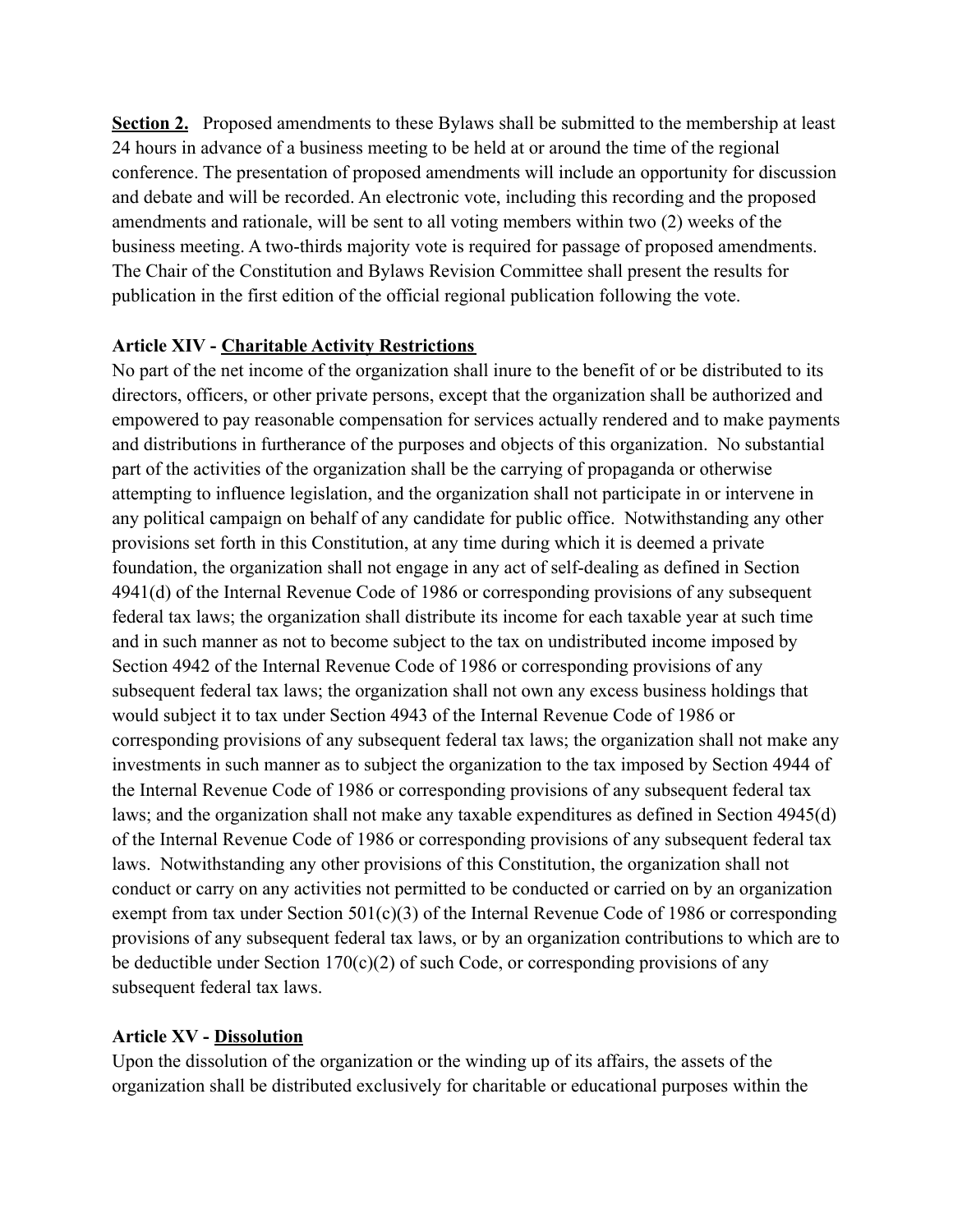meaning of section  $501(c)(3)$  of the Internal Revenue Code. Organizations having purposes similar to those of this organization shall be preferred.

### **BYLAWS**

### **Article I - Membership**

**Section 1.** Membership shall include all persons and organizations who hold any type of membership in the American Music Therapy Association, and who are residents, employees, students, or organizations in New York, Pennsylvania, New Jersey, Maryland, Delaware, Virginia, West Virginia, or the District of Columbia. Regional membership is designated by the American Music Therapy Association.

**Section 2.** Such membership shall provide the privileges of voting and serving in an elected or appointed position .

**Section 3.** Only professional members in good standing, student members who have been professional members but have returned to graduate school and student status, retired professional members and Honorary Life Members who are eligible for professional membership may hold office or vote.

**Section 4.** Student members in good standing shall have the privilege of holding the office of Student Representative to the Executive Board.

## **Article II - Dues**

**Section 1.** All members are required to pay dues to the AMTA and the Region concurrently. Any member in good standing in another Region coming into the Mid-Atlantic Region will be accepted in good standing for the duration of the fiscal year.

**Section 2.** The membership and fiscal years shall begin January 1 and end December 31.

## **Article III - Duties of Elected Officers**

**Section 1.** The President shall: preside at all meetings of the Region; call and preside at all meetings of the Executive Board; be ex officio member of all committees except the Nominating Committee; be a representative to the Assembly of Delegates; assume all duties of the Assembly Chair in case of resignation of the Assembly Chair; make all designated appointments subject to the approval of the Executive Board; perform all other duties commensurate with the stated purpose of the organization; communicate with, advise, and guide corresponding student officer; mentor the elect position for the duties stated above; establish and/or maintain a handbook outlining job responsibilities; and submit an annual written report at the regional conference. **Section 2.** The President-Elect shall: assist the President as requested; study the duties of the President in order to be prepared at the appropriate time to take over the responsibilities of this office; assume all duties of the President in case of resignation or removal of the President; attend Regional Executive Board meetings; be a representative to the Assembly of Delegates; serve as the chair of the Constitution and Bylaws Revision Committee to seek input, lead on-going study and propose changes in the Constitution and Bylaws as may be deemed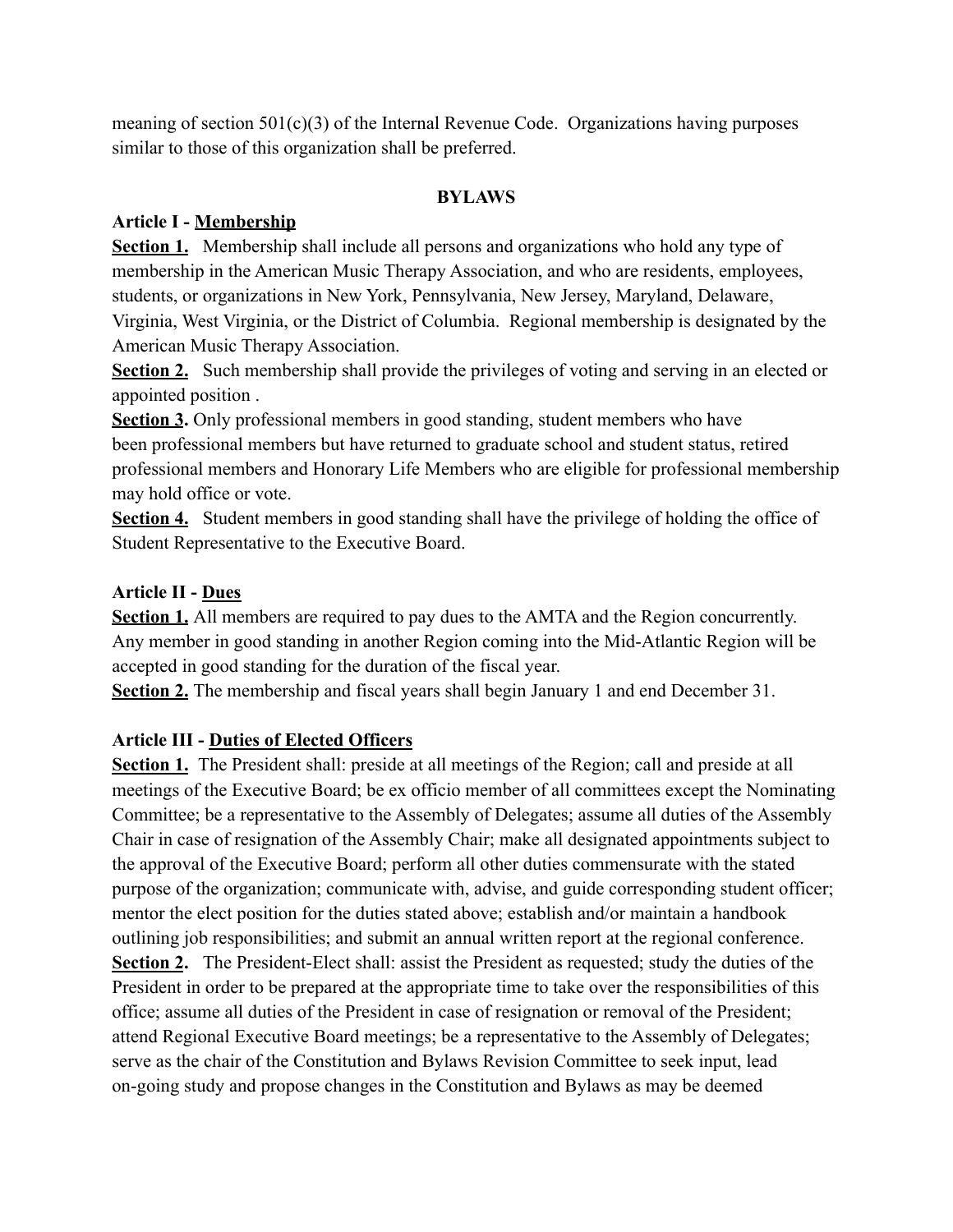necessary; oversee long-range planning; serve as a member of the Nominating Committee; serve as a member of the Finance Committee; ensure that all new officers and appointees receive their handbooks outlining job responsibilities; maintain on computer all officer handbooks; update the handbooks on a yearly basis following the Fall Executive Board meeting with input from officers and the Executive Board; present the updated handbooks to the officers and Executive Board on a yearly basis at or around the time of the annual Spring conference; establish and/or maintain communication with the Editor(s) of the official regional publication on a quarterly basis; establish and/or maintain a handbook outlining job responsibilities; submit an annual written report at the regional conference; serve as a liaison between state associations and the MAR board to facilitate communication between the states and the MAR; and carry out such other duties as may be assigned by the President or the Executive Board.

**Section 3.** The Vice President for Conference Planning shall: assume the duties of the President in case of absence of both the President and President-Elect; succeed to the Presidency in case of the resignation of both the President and President-Elect; attend Regional Executive Board meetings; chair the Conference Council; serve as Program Chair, taking complete charge of program planning for the annual regional conference and conferring on all details of management with any committees appointed to arrange for conference programs; develop and send out conference publicity; work with the Regional Event Planner, the Local Host(s) and/or virtual conference platform, the Continuing Education Coordinator, and the Exhibits Coordinator, and the Vice President of the MARAMTS; mentor the elect position for the duties stated above; establish and/or maintain a handbook outlining job responsibilities; submit an annual report at the regional conference; and carry out such other duties as may be assigned by the President or the Executive Board.

**Section 4.** The Vice President for Membership shall: succeed to the presidency in case of the resignation of the President, President-Elect, and the Vice President for Conference Planning; chair the Regional Services Council; serve as regional representative to the Membership Committee of the AMTA; maintain official statistical records of the membership for the Mid-Atlantic Region; correspond with members on related matters; correspond with the national Director of Membership Services and Information Services to facilitate the transmission of information to the regional members; coordinate professional scholarships; highlight membership contributions; support the work of the Anti-Sexual Harassment Subcommittee, appointing a chair or co-chairs; coordinate disaster (humanmade and natural) response efforts; attend Regional Executive Board meetings; establish and/or maintain a handbook outlining job responsibilities; submit an annual written report at the regional conference; and carry out such other duties as may be assigned by the President or the Executive Board.

**Section 5.** The Immediate Past President shall: endeavor to effect a smooth transition of power by assisting and advising the new President as necessary; chair the National Services Council; chair the Nominating Committee; present the slate of nominees to the membership; facilitate the election of the Assembly Chair in odd-numbered years following the annual AMTA conference; attend Regional Executive Board meetings; serve as a member of the Assembly of Delegates;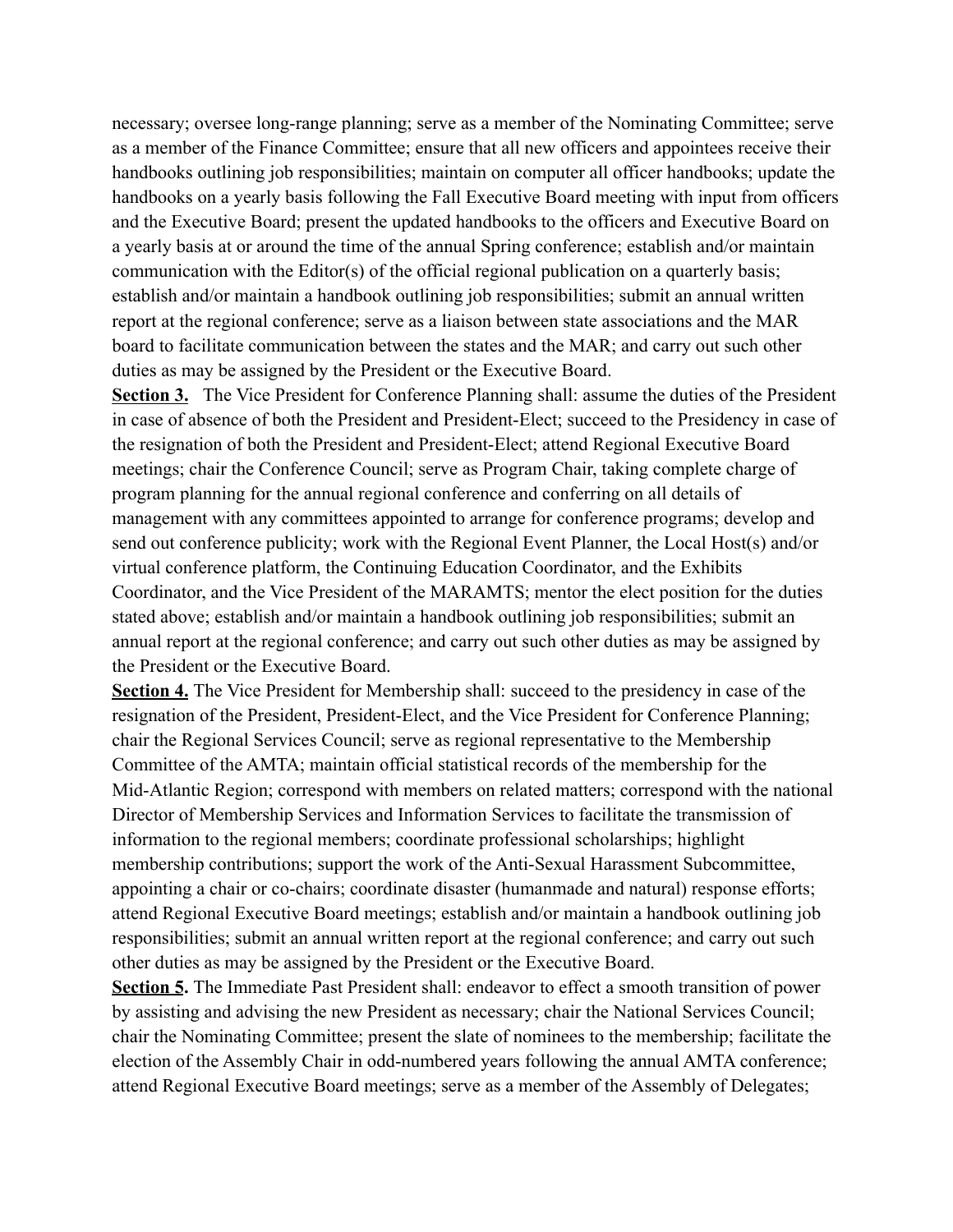serve as a member of a Constitution and Bylaws Revision Committee; serve as a representative to he Historical Preservation Committee; establish and/or maintain a handbook outlining job responsibilities; submit an annual written report at the regional conference; and carry out such other duties as may be assigned by the President or the Executive Board.

**Section 6.** The Vice President-Elect for Conference Planning shall: study the duties of the Vice President for Conference Planning in order to be prepared at the appropriate time to take over the responsibilities of the office; assist the Vice President for Conference Planning as requested; maintain communication with the Vice President for Conference Planning; attend Regional Executive Board meetings and regional conferences during their term of office; maintain handbooks that outline the duties of the regional conference local host committee; establish and/or maintain a handbook outlining job responsibilities; and carry out such other duties as may be assigned by the President or the Executive Board.

**Section 7.** The Treasurer shall: pay all bills authorized by the Executive Board and issue reimbursement within 30 days of receipt of the request; keep an itemized account of all receipts and disbursements; present a financial report to the Executive Board regularly; publish the financial report in the regional publication; provide AMTA with financial information necessary to complete tax filing as requested by AMTA; chair the Finance Committee; attend Regional Executive Board meetings; communicate with, advise, and guide the corresponding student officer; mentor the elect position for the duties stated above; establish and/or maintain a handbook outlining job responsibilities; submit an annual written report at the regional conference; and carry out such other duties as may be assigned by the President or the Executive Board.

**Section 8.** The Treasurer-Elect shall: study the duties of the Treasurer in order to be prepared at the appropriate time to take over the responsibilities of the office; assist the Treasurer as requested; maintain communication with the Treasurer; serve as Conference Treasurer for conferences of the Region; assume all duties of the Treasurer in case of resignation or removal of the Treasurer; attend Regional Executive Board meetings and conferences of the Region during their term of office; serve as a member of the Finance Committee; establish and/or maintain a handbook outlining job responsibilities; and carry out such other duties as may be assigned by the President or the Executive Board.

**Section 9.** The Public Relations Chair shall: coordinate regional public relations efforts; maintain the Regional website in collaboration with the webmaster; maintain social media outlets; facilitate communication between the webmaster and the Executive Board; serve as regional representative to the Workforce Development and Retention Committee of AMTA; attend Regional Executive Board meetings; request that the President appoint Public Relations Committee members, as needed, to assist in developing and maintaining public relations efforts across the region; maintain regular communication with Public Relations Committee to assist them in fulfilling their duties as outlined in Article IX, Section 3, of the Bylaws; establish and/or maintain a handbook outlining job responsibilities; submit an annual, written report at the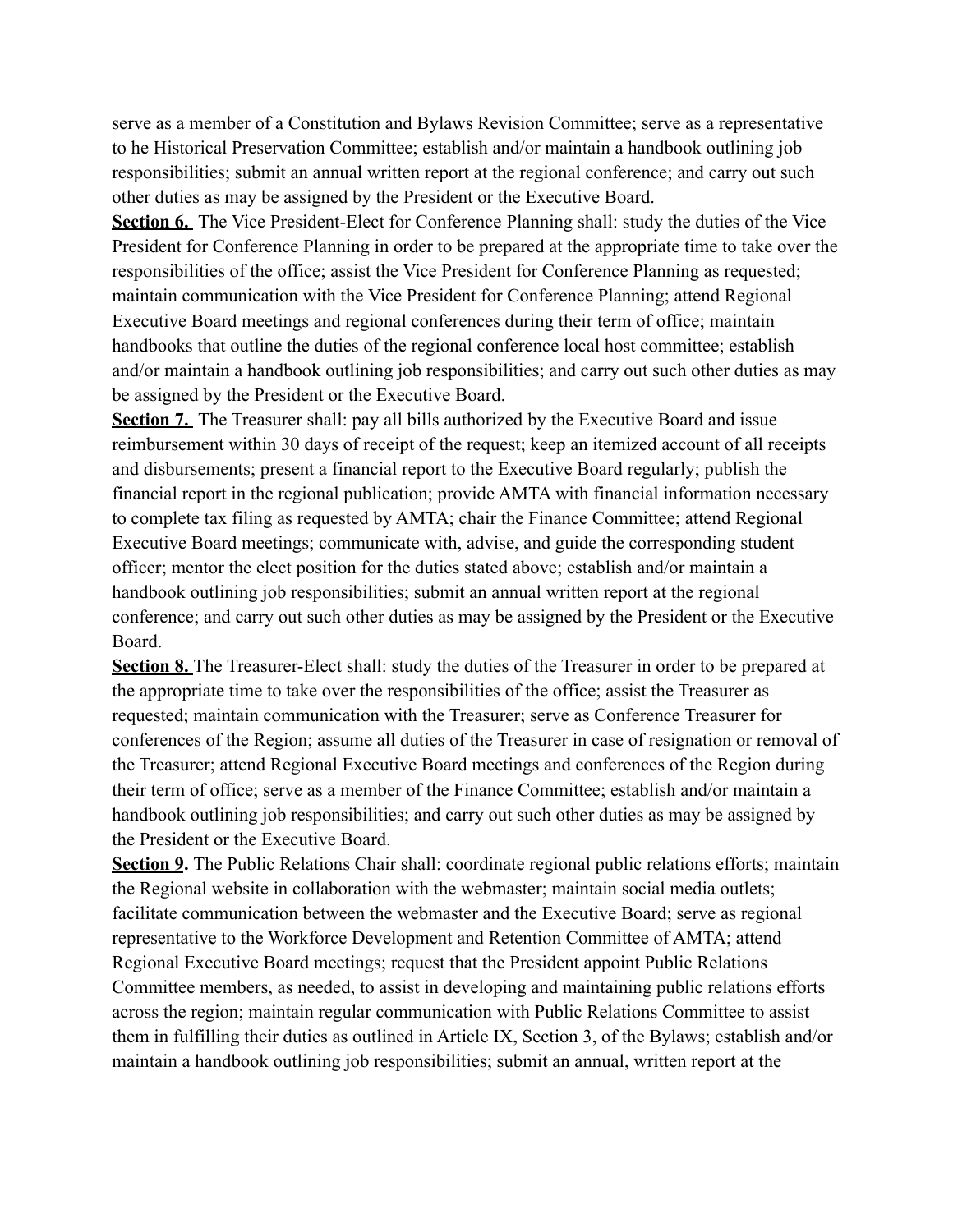regional conference; and carry out such other duties as may be assigned by the President and Executive Board.

**Section 10**. The Government Relations Chair shall: serve as regional representative to the Government Relations Committee of AMTA; coordinate state efforts in implementing the AMTA/CBMT State Recognition Operational Plan within the MAR; submit to the President proposed state task force chairs for Board appointment to state task forces (for areas specified in Article V, Section 2 of the Bylaws); direct and assist the State Task Forces in advocating change in public policy conducive to the practice of music therapy; assist State Task Forces in facilitating communication among music therapists in their states; direct issues and concerns from the membership, and/or the State Task Forces, to the Executive Board and the appropriate committees; maintain regular communication with AMTA and CBMT in order to work collaboratively in implementing the State Recognition Operational Plan within the MAR**;** attend Regional Executive Board meetings; communicate with, advise, and guide the corresponding student officer; mentor the elect position for the duties stated above; establish and/or maintain a handbook outlining job responsibilities; submit an annual written report at the regional conference; and carry out such other duties as may be assigned by the President or the Executive Board.

**Section 11.** The Government Relations Chair-Elect shall: study the duties of the Government Relations Chair in order to be prepared at the appropriate time to take over the responsibilities of the office; assist the Government Relations Chair as requested; maintain communication with the Government Relations Chair; assume all duties of the Government Relations Chair in case of resignation or removal of the Government Relations Chair; attend Regional Executive Board meetings during their term of office; participate in regional State Task Force conference calls; establish and/or maintain a handbook outlining job responsibilities; and carry out such other duties as may be assigned by the President or the Executive Board.

**Section 12.** The Student Affairs Advisor, being elected by MARAMTS, shall: serve as the regional representative to the Student Affairs Advisory Board of AMTA; attend Regional Executive Board meetings; serve as a conduit for student problems and concerns, referring to appropriate committees and officers; keep the Regional Executive Board advised of all regional and national student activities; communicate with, advise, and guide corresponding student officer; establish and/or maintain a handbook outlining job responsibilities; submit a written report at the annual regional conference; coordinate and administrate the Jenny Shinn Memorial Scholarship, the Sophomore and Junior Scholarships, and any other student scholarships/awards initiated by the MAR or MARAMTS; and carry out such other duties as may be assigned by the President or the Executive Board. Should the Student Affairs Advisor resign prior to the end of their term, MARAMTS will convene a special election within two (2) weeks of the vacancy of the office.

**Section 13.** The Student Representative shall: hold the current office of Vice President of MARAMTS; and, with the Student Affairs Advisor, communicate with other music therapy students in AMTA affiliated schools; report student views and concerns to the Board; attend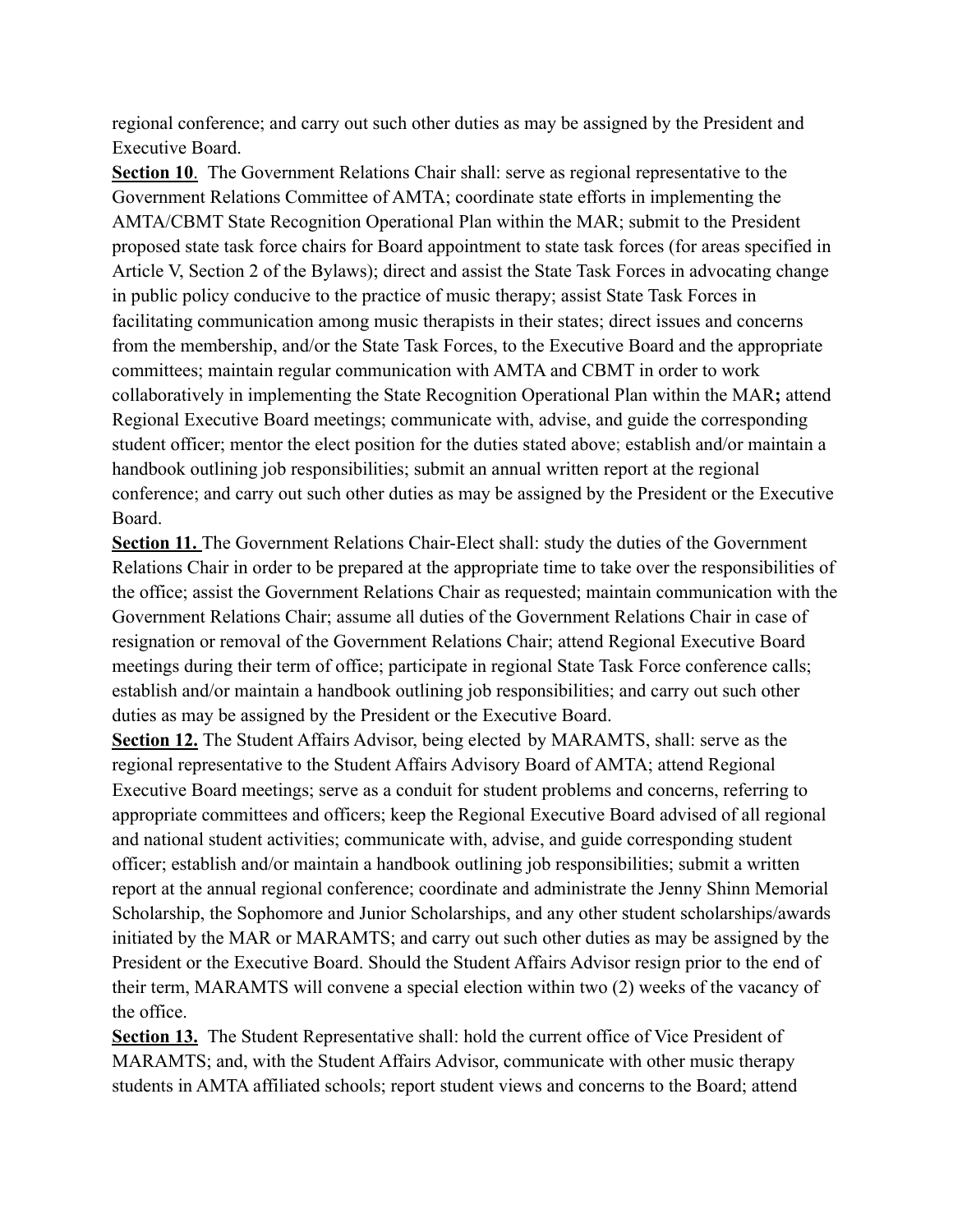Regional Executive Board meetings; and carry out such other duties as may be assigned by the President or the Executive Board; and serve on the Conference Council.

## **Article IV - Duties of Appointed Officers**

**Section 1.** The Recording Secretary shall: send out meeting announcements; prepare the Executive Board Book for all Executive Board Business Meetings; assist the President in preparing and distributing agendas; take minutes, including all motions and votes of all meetings of the Executive Board and the general membership; include the results in their report to the Executive Board; and assure that corporate minutes are maintained. The Recording Secretary shall submit copies of minutes to the Executive Board, for approval, and shall submit approved minutes to the Archivist, and the webmaster for posting on the Regional website. The Recording Secretary shall also: communicate with, advise, and guide the corresponding student officer; establish and/or maintain a handbook outlining job responsibilities; and carry out such other duties as may be assigned by the President or the Executive Board.

**Section 2.** The Editor shall: oversee, format, and publish the official regional publication which shall be published quarterly pending availability of funds; ensure timely communication and outreach regarding upcoming events, elections, and updated MAR information; facilitate regional elections including creating ballots, tracking responses, and informing the Immediate Past-President of the results; maintain a database of current and past MAR members, conference attendees, and those that sign into the newsletter; attend Regional Executive Board meetings; establish and/or maintain a handbook outlining job responsibilities; communicate with, advise and guide the corresponding student officer; submit an annual written report at the regional conference; and carry out such other duties as may be assigned by the President or the Executive Board.

**Section 3** The Parliamentarian shall: be knowledgeable of the MAR Constitution and Bylaws as well as the most recent edition of Robert's Rules of Order, *Newly Revised*, hereinafter referred to as Robert's Rules of Order; assist the MAR Executive Board in interpreting the Constitution, Bylaws and rules of order; serve on the Constitution and Bylaws Revision Committee; and advise the President on the proper procedures for the conduct of Executive Board and Regional business meetings.

**Section 4**. The Historian shall, with the Archivist, co-chair the Historical Preservation Committee; preserve and share pertinent events within the MAR; publish any findings of historical value in the regional publication; coordinate historical displays and the dissemination of historical information; establish and/or maintain a handbook outlining job responsibilities; submit an annual written report at the regional conference; and carry out such other duties as may be assigned by the President or the Executive Board.

**Section 5.** The Archivist shall, with the Historian, co-chair the Historical Preservation Committee; maintain the regional Archives, including identifying best methods for maintaining, storing, and (when appropriate) digitizing various types of documents and artifacts; forward appropriate items to the AMTA Archivist for permanent preservation in the AMTA Archives;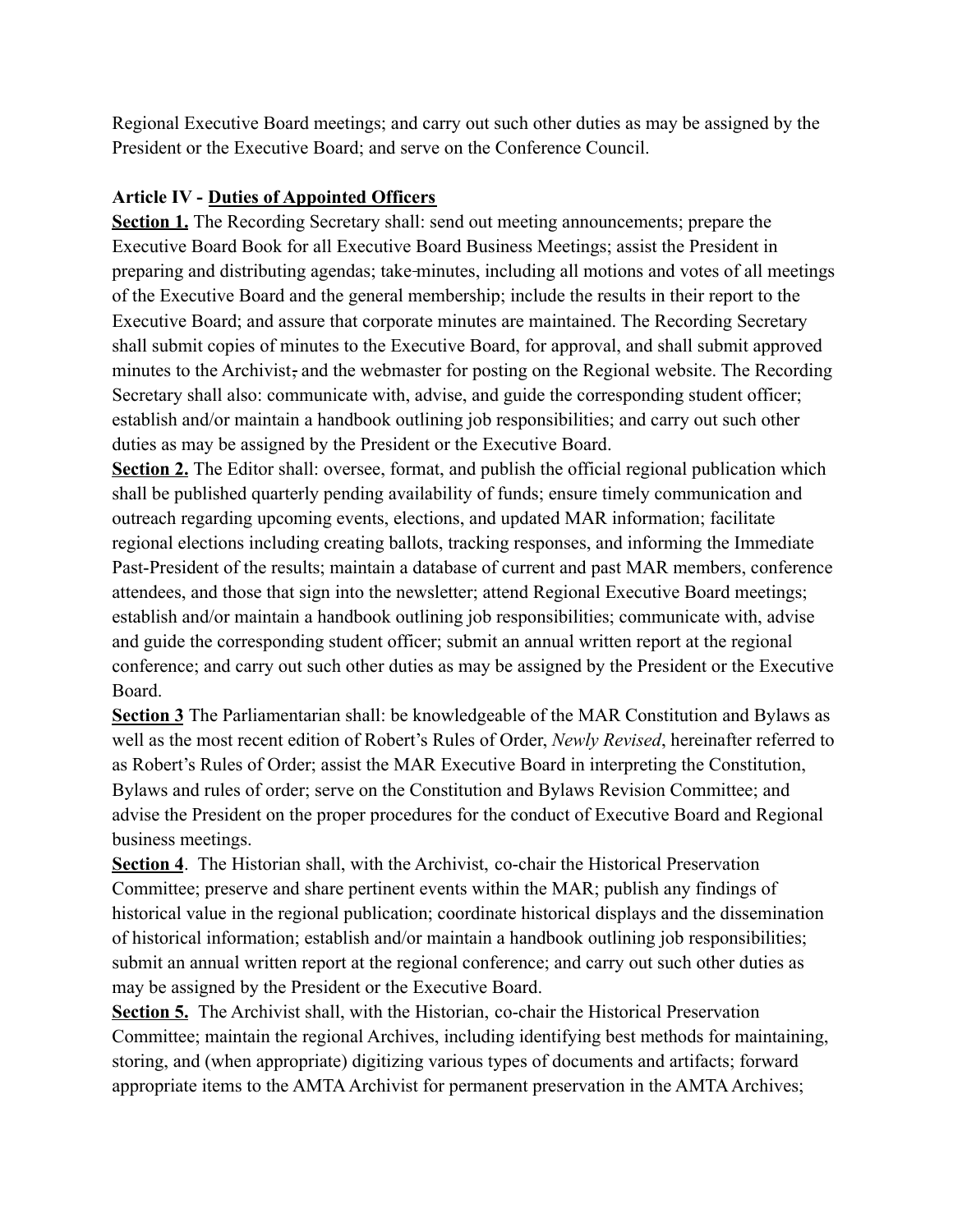establish and/or maintain a handbook outlining job responsibilities; submit an annual written report at the regional conference; and carry out such other duties as may be assigned by the President or the Executive Board.

**Section 6.** The Continuing Education Coordinator shall: coordinate regional continuing education events; assure that the region remains in good standing as an approved continuing education provider according to the policies of CBMT and any other regulatory bodies; serve as regional representative to the Continuing Education Committee of AMTA; attend Regional Executive Board meetings; establish and/or maintain a handbook outlining job responsibilities; submit an annual, written report at the regional conference; and carry out such other duties as may be assigned by the President and Executive Board.

### **Article V - Appointed Positions**

Appointed positions shall consist of the following: Regional Event Planner and Assistant Editor. Specific duties of each position shall be defined and assigned by the President and/or the Executive Board. The Region will maintain handbooks delineating the current duties of each appointed position.

## **Article VI - Elections, Terms of Office, and Vacancies**

**Section 1.** A Nominating Committee shall be appointed by the President with the approval of the Executive Board. The Nominating Committee shall be chaired by the Immediate Past-President and include the President-Elect

and five (5) professional regional members that reflect the diverse perspectives and identities of the music therapy profession. The representatives to the Nominating Committee shall be appointed for a two (2) year term, commencing during the fall business meeting in even-numbered years.

**Section 2.** The Nominating Committee shall draw up a slate of consenting candidates for each elective office to be presented to the general membership at the annual regional conference or via special election procedures as specified in the Bylaws, Article VI, Section 5. The slate of candidates shall be anonymous. The Nominating Committee shall provide membership with biographical information obtained via questionnaire pertaining to each candidate's training, life experiences, perspective, and motivation to serve, avoiding identifying information wherever possible. The Committee shall make every attempt to present at least two (2) candidates for each elective office. They shall also draw up a slate of at least twice as many nominees as there are designated positions for the Assembly of Delegates. Additional nominees of consenting candidates for elective offices shall be accepted from the floor at the annual regional conference or via special election procedures as specified in the Bylaws, Article VI, Section 5.

**Section 3.** All elections shall be held by secret ballot. For regular elections, ballots will be distributed no later than two (2) weeks following the conclusion of the annual regional conference. All nominees shall be listed on the Region's website with accompanying biographical information. For each office, the nominee receiving the greater or greatest number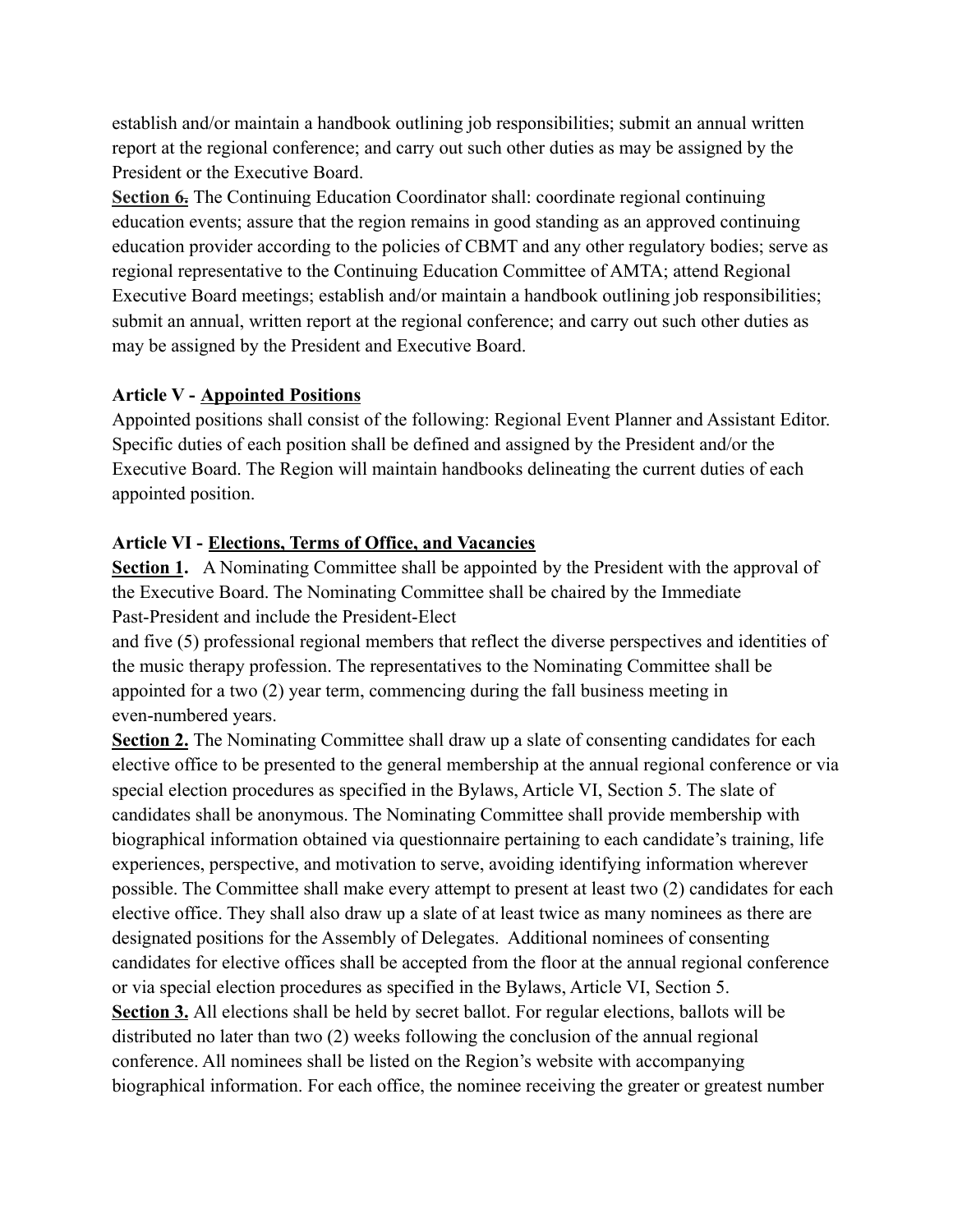of votes shall be considered elected. In the event that this greater or greatest number is a tie, the members of the outgoing Executive Board shall cast a deciding vote. This shall apply to tie votes for the Assembly only when the tie would result in (a) one candidate serving on the Assembly and the other serving as an Alternate; or (b) one candidate serving as an Alternate and the other not being included as an Alternate. Ties within the list of Alternates shall be ranked and called at the discretion of the President. The Chair of the Nominating Committee shall present the results for publication in the first edition of the official regional publication following the election and shall notify AMTA of the election results.

**Section 4.** Should a vacancy occur in an elective office which is not filled through regular succession of that office, the President shall appoint someone to fill that position until it is filled by regular or special election, as specified in the Bylaws, Article VI, Sections 2, 3, and 5. Should a vacancy occur in the Immediate Past President position, the President will appoint someone to fill that position for the remainder of the term with preference being given to former Past Presidents.

**Section 5.** A special election will be completed within four (4) months of the vacancy of an elective office, which is not filled through regular succession of that office, as specified in the Bylaws, Article VI, Section 4. In the event a special election is held between conferences of the Region*,* the nomination and election shall be conducted via electronic media as follows: The Nominating Committee will present a slate of nominees to the members. In the two (2) weeks that follow, members may nominate additional consenting candidates. Ballots will then be distributed within two (2) weeks following the end of the nomination period. When a special election is held during a regional conference, should only one nominee be identified by the end of the final business meeting of the same conference, the members present can vote for the one nominee, thereby suspending the ballot process.

**Section 6.** Votes for Assembly Delegates will be tabulated and nominees will be ranked from highest to lowest. Primary Delegates will be those receiving the highest number of votes. Alternate Delegate positions will be filled from the remaining nominees in rank order until all positions have been filled. In the event of a tie for the final Assembly position, the members shall cast a deciding vote. The Chair of the Nominating Committee shall present the results for publication in the first edition of the official regional publication following the election and shall notify AMTA of the election results.

**Section 7.** All elected officers except the Treasurer, Treasurer-Elect, and Assembly Delegates shall commence office at the conclusion of the summer transition meeting and continue for a term of two (2) years or until the next subsequent election. The incoming President shall be formally introduced at the closing session of the annual spring conference. The Treasurer's and Treasurer-Elect's terms will commence with the start of the new fiscal year following the election. The Assembly Delegates' term of office will coincide with the terms of the national officers.

**Section 8.** During the interim between their election or appointment to office and their assumption of that office, the newly elected or appointed officers are expected to contact the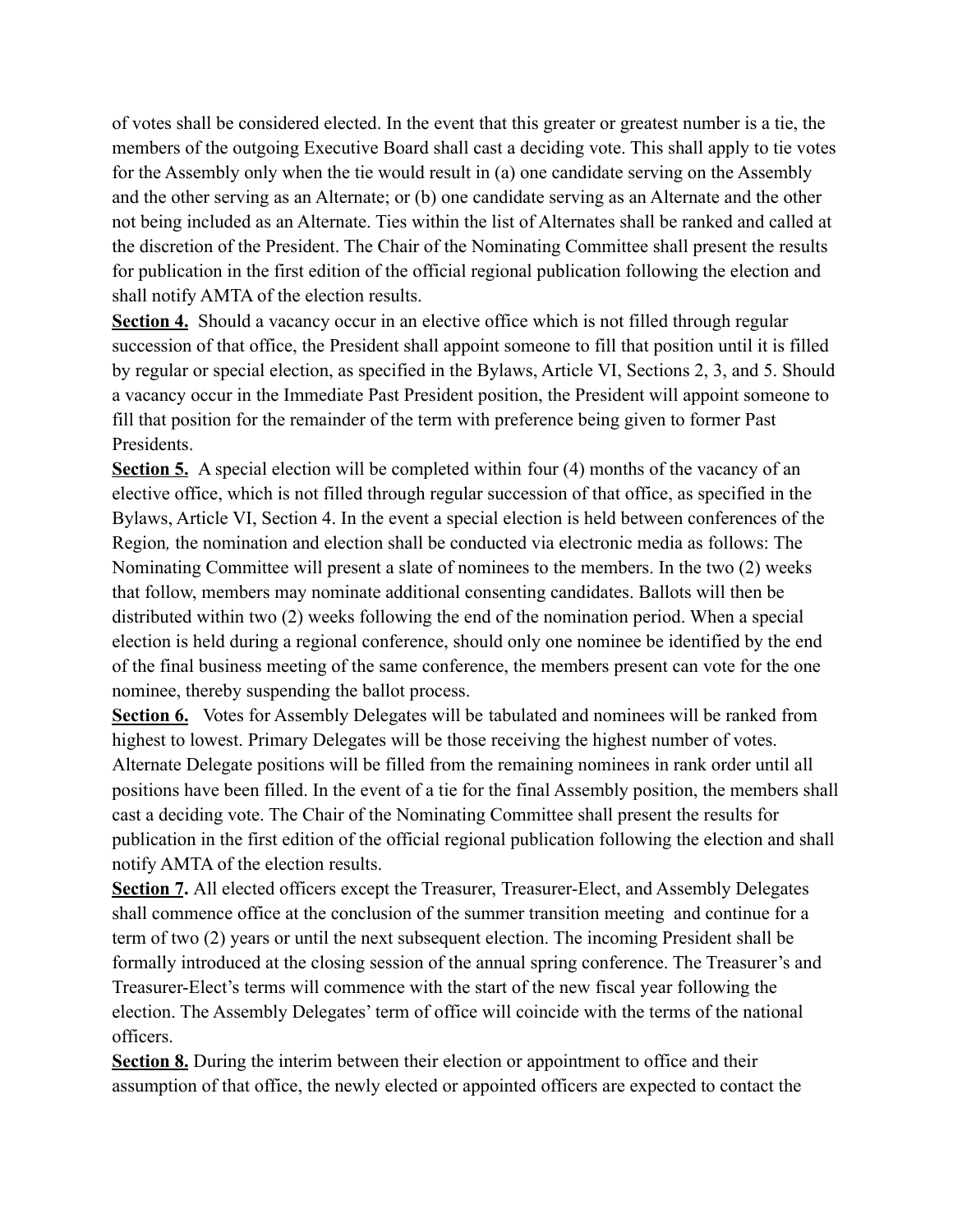outgoing officers and to become fully apprised of the events and information associated with the office. Retiring officers will surrender all records and accounts related to their offices to their successors by the first day of the new officers' term of office.

**Section 9.** A member who has served in the position of President Elect, Government Relations Chair-Elect, VP for Conference Planning-Elect, or Treasurer-Elect may run for this position again, following the passage of at least one full election cycle after fulfilling the entire service commitment associated with that position.

**Section 10.** Removal of an officer shall be dealt with as stated in Article XIII-75, Trial of Members of Societies in Robert's Rules of Order.

### **Article VII - Assembly of Delegates**

**Section 1.** The Regional Delegates elected to the AMTA Assembly of Delegates shall attend all business meetings of the Assembly and represent the interests of the Region.

**Section 2.** Delegates and Alternates shall commit themselves to attendance at all regional business meetings, as well as regional and national conferences during their term of office. If a Delegate cannot attend a national conference, they shall inform the Assembly Chair at least one (1) month prior to the conference so that the Assembly Chair may ensure that an Alternate attend in the Delegate's place. The Assembly Chair may substitute an active Mid-Atlantic member for an absentee Delegate or Alternate at any meeting of the Assembly of Delegates.

**Section 3.** The Delegates and Alternates shall be elected by secret ballot as outlined in Article VI, Section 3. In odd-numbered years, the Assembly Delegates and Alternates shall elect one Delegate to serve as Assembly Chair in an email vote coordinated by the Immediate Past President within one (1) month following the annual AMTA conference. Current voting members of the Executive Board, as well as Alternate Delegates, shall be deemed ineligible to serve as Assembly Chair.

**Section 4.** The Assembly Chair shall: serve as a liaison among the Executive Board, Assembly Delegates and Alternates and the general membership; serve on the Constitution and Bylaws Revision Committee; attend Regional Executive Board meetings; disseminate information related to issues expected to come before the Assembly to the general membership; solicit feedback from the membership on issues that are to come before the Assembly; submit a written report for publication in the newsletter following the annual Assembly of Delegates meeting; work with the President and the Delegates and Alternates to ensure attendance and participation in Assembly meetings at each national conference; schedule periodic meetings of the regional delegation throughout the year, some to include the general membership; ensure concurrent session at the regional conference; and carry out such other duties as may be assigned by the President or the Executive Board.

**Section 5.** The term of office for Regional Delegates shall be two (2) years.

**Section 6.** Should the Assembly Chair resign, a special election of the remaining Delegates shall be organized within two (2) weeks by the Immediate Past President to fill the vacancy. This election shall occur electronically and include any current Delegates who agree to run. In the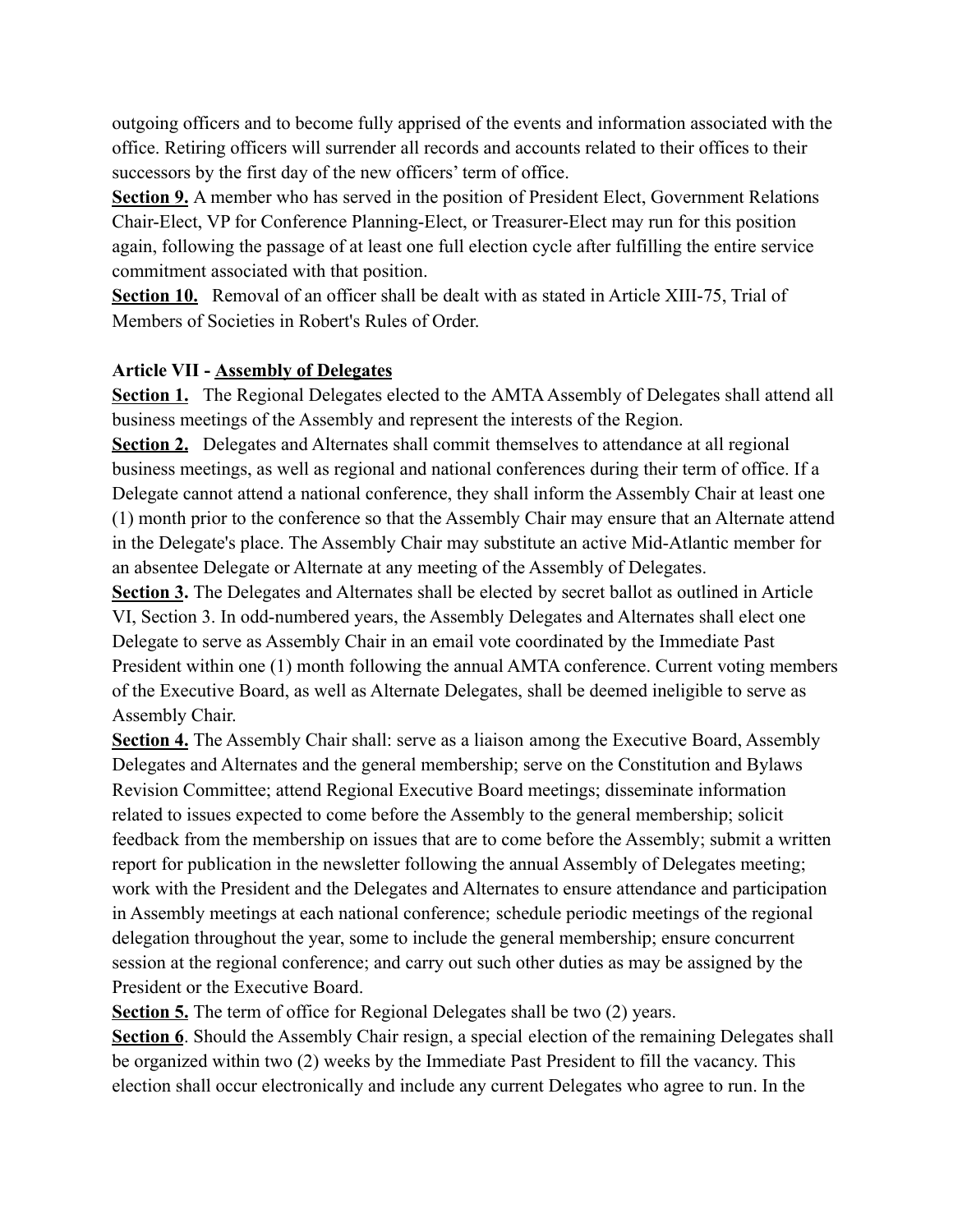event that no Delegates agree to run, the President shall assume the duties of the Assembly Chair until the next Assembly-Elect is seated in the fall and elects a new Chair.

### **Article VIII - National Standing Committees and Boards**

**Section 1.** The National Standing Committees are: Academic Program Approval Committee; Association Internship Approval Committee; Clinical Practice Networking Committee; Continuing Education Committee; Diversity, Equity, and Inclusion Committee; Government Relations Committee; International Relations Committee; Interprofessional Collaborative Resources Committee; Membership Committee; Professional Advocacy Committee; Reimbursement Committee; Research Committee; Standards of Clinical Practice Committee; Technology Committee; and Workforce Development and Retention Committee.

**Section 2.** The National Boards which include regional representation are the Judicial Review Board and the Student Affairs Advisory Board.

**Section 3.** Representatives to each of these committees and national boards shall commit themselves to attendance at all national meetings which occur during their terms, perform the functions of the committee, and submit a report to the National Services Council Chair prior to each Regional Executive Board meeting and at the regional conference.

**Section 4.** The representatives to the national standing committees and the Judicial Review Board shall be appointed for a two (2) year term by the President with the approval of the Executive Board. Representatives may be reappointed at the President's discretion. **Section 5.** Prospective appointed committee and council members shall submit a short biography to the Executive Board for consideration before approval.

### **Article IX - Regional Committees and Auxiliary Organizations**

**Section 1.** Members and duties of the Nominating Committee are set forth in Article VI of the Bylaws.

**Section 2.** The Finance Committee shall consist of the Treasurer, who shall serve as chair, Treasurer-Elect, President, President-Elect, Past President and at least one (1) additional member from the MAR. Duties of the Finance Committee shall be to make recommendations to the Executive Board regarding fiduciary responsibility of the financial resources held by the region; to assist the Treasurer in the construction of the proposed annual budget; and to assist the Treasurer in developing and maintaining fiscal policy recommendations to the Executive Board. **Section 3.** The Public Relations Committee shall consist of the Public Relations Chair, the MARAMTS Public Relations Chair, and a minimum of three (3) additional members of the MAR. Duties of the Public Relations Chair are specified in the Bylaws, Article III, Sec. 9. Duties of the Public Relations Committee members are to assist the Public Relations Chair in carrying out their duties.

**Section 4.** The Government Relations Committee shall consist of the Government Relations Chair, Government Relations Chair-Elect, and the Chairs of the State Task Forces within the MAR. Duties of the Government Relations Chair and Government Relations Chair-Elect are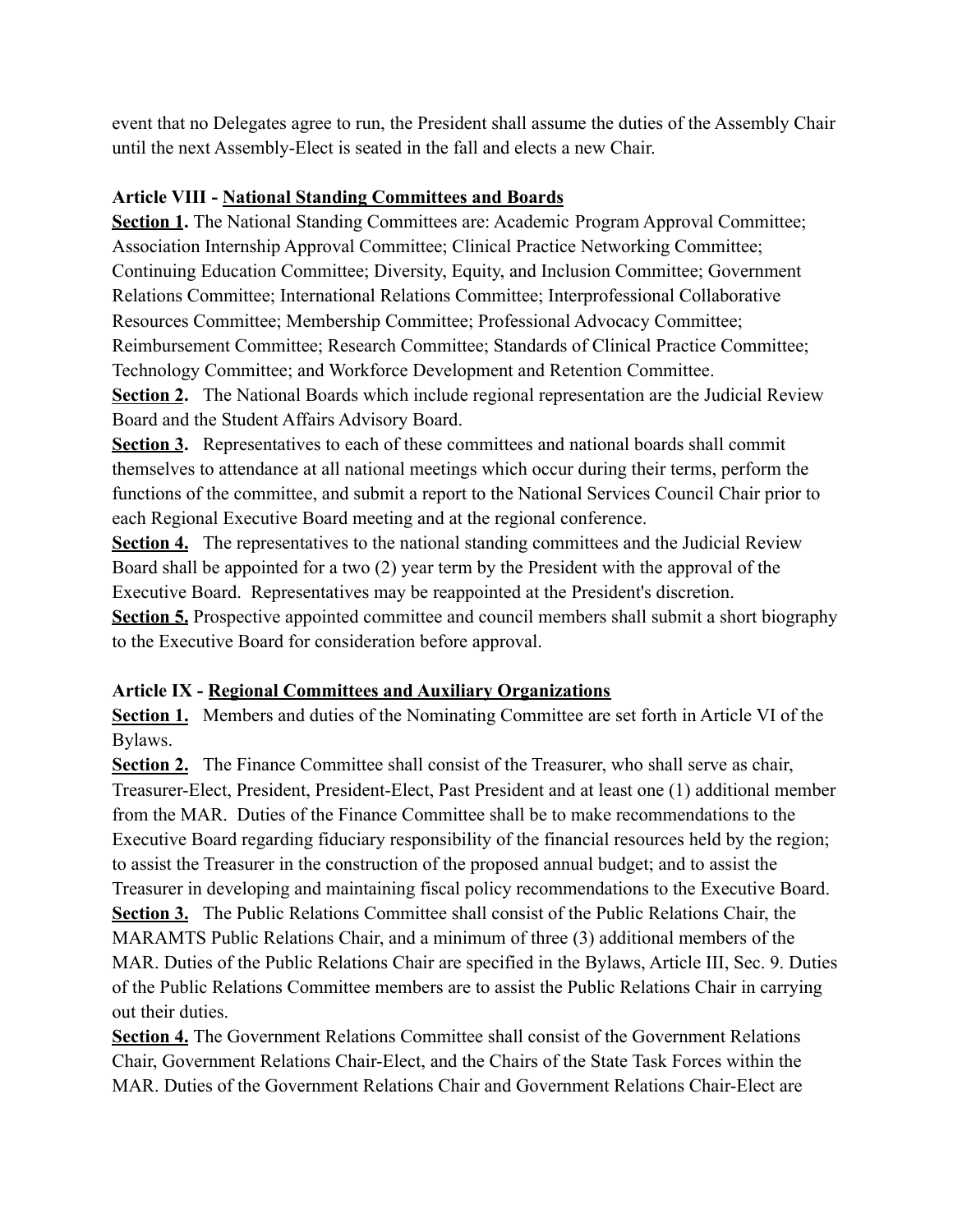specified in the Bylaws, Article III, Sections 10 and 11. Duties of the Government Relations Committee members are to participate in AMTA national advocacy activities and assist with the implementation of the AMTA and CBMT State Recognition Operational Plan within the MAR. **Section 5.** The Research committee shall consist of the MAR Representative to the AMTA Research Committee, who shall serve as chair, and five (5) additional members of the MAR with expertise in music therapy research. Members to this committee will be appointed by the President with approval from the Executive Board. Duties of the Research Committee shall be to serve as a resource for the MAR members interested in carrying out research projects; to submit research articles to the regional newsletter; to sponsor the Research Poster Session at the annual conference; and to sponsor research related activities.

Section 6. The Historical Preservation Committee shall consist of the Historian and Archivist, who shall serve as Co-Chairs, the Immediate Past President, a student representative, and a minimum of two (2) additional members of the MAR. Duties of the Historical Preservation Committee are to serve as a resource for MAR members interested in historical research; submit articles to the regional newsletter; coordinate the presentation of historical sessions at the annual conference; prepare and exhibit archival materials at the MAR booth and AMTA and MAR conferences; and support and assist the Archivist in obtaining and preserving items for the Regional Archives.

**Section 7.** The MAR Cultural Humility, Accessibility, Diversity, and Inclusion Committee (CHADI) shall consist of two (2) co-chairs, a minimum of one (1) student representative, and a minimum of three (3) additional members of the MAR. Duties of the CHADI Committee are to increase knowledge as it pertains to diversity, accessibility, and inclusion for the region; serve as a resource for the MAR on issues pertaining to cultural humility, accessibility, diversity and inclusion; and collaborate with the MAR President and Vice President for Membership to address human rights disasters that negatively impact members of our region. One of the co-chairs of the CHADI Committee will represent the MAR on the AMTA Disaster Relief Committee and the AMTA Diversity, Equity and Inclusion Committee.

**Section 8.** The Constitution and Bylaws Revision Committee shall consist of the President-Elect, who shall serve as Chair, the Immediate Past-President, Parliamentarian, Assembly Chair, MARAMTS Parliamentarian, and a minimum of two (2) additional professional members of the MAR. Duties of the Constitution and Bylaws Revision Committee are to study and propose changes in the Constitution and Bylaws as may be deemed necessary; to present proposed changes to the membership as established in

Constitution, Article XIII, Sections 1 and 2; and to lead discussion and voting on the proposed changes during the Business Meetings at the annual regional conference.

**Section 9.** The establishment of auxiliary organizations is authorized by the Executive Board. Each of these organizations adopts the purposes and goals of the MAR, agrees to conform to the Bylaws of the MAR, and submits a copy of its constitution and/or bylaws to the Executive Board for formal approval. The relationship of such organizations to the MAR may be defined from time to time by the Executive Board.